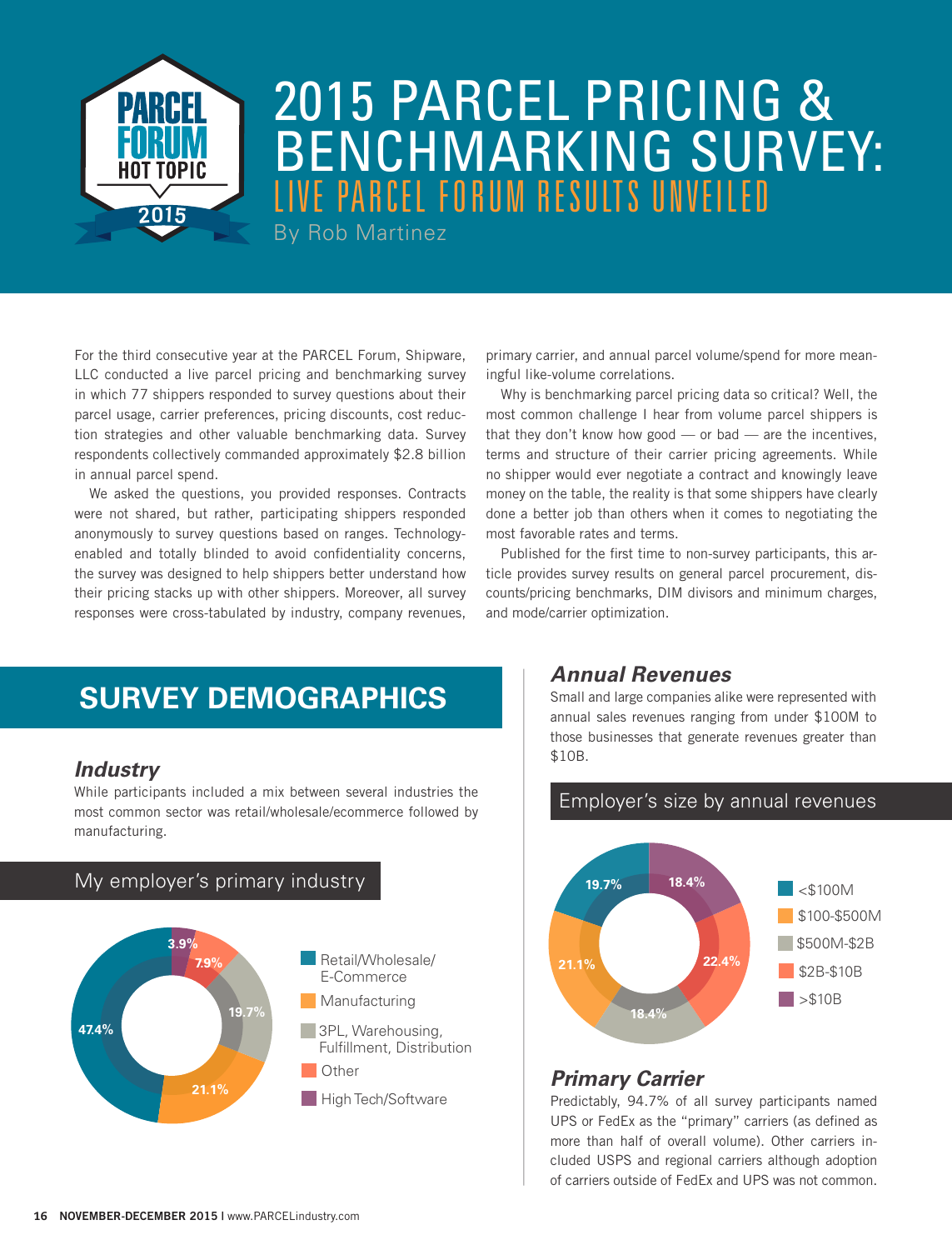

# *Parcel Volume*

Annual parcel volume revealed a balanced mix of small, medium, large and huge shippers, although as expected for the PARCEL Forum audience, nearly half the survey participants shipped high volumes of more than 3 million parcels annually.



# *Parcel Spend*

Annual parcel spend likewise revealed a balanced mix of shippers of all sizes. Collectively, Shipware estimated survey participants command annual parcel spend of \$2.8 billion.



# **SURVEY RESPONSES**

# *General Parcel Procurement*

By a margin of about 5 to 1, survey respondents feel carrier negotiations have gotten harder rather than easier over the years. Interestingly, more than half (56.3%) of the survey participants that feel it's harder to negotiate with the carriers today believe FedEx and UPS have a tacit agreement to avoid "price wars." Personally, my feeling is that these two companies are fierce rivals, and have not colluded in any traditional definition of the word. Rather, I think shippers observe that FedEx and UPS tend to follow each other's pricing actions. One raises rates, the other matches it. One creates a new surcharge, the other quickly implements the same thing. One changes Ground pricing to dimension-based, the other adapts the strategy. One raises fuel surcharges, the other follows with a similar announcement.

Rather, we agree that it is harder than ever to negotiate pricing with the major national carriers, but view the remaining responses as primary contributing factors. The carriers are categorically focused on operating margin; pricing has become more of a "commodity" with FedEx and UPS pricing so closely aligned; and the industry has few national, private carrier options to FedEx and UPS.

But shippers and carriers were still busy making pricing changes in 2015. 61.5% negotiated pricing with their primary parcel carrier within the last 12 months. By further correlating actual pricing results mapped to the frequency of negotiations, the data would suggest that those companies having negotiated contracts more recently are in fact driving deeper discounts than those shippers that hadn't negotiated in more than two years.

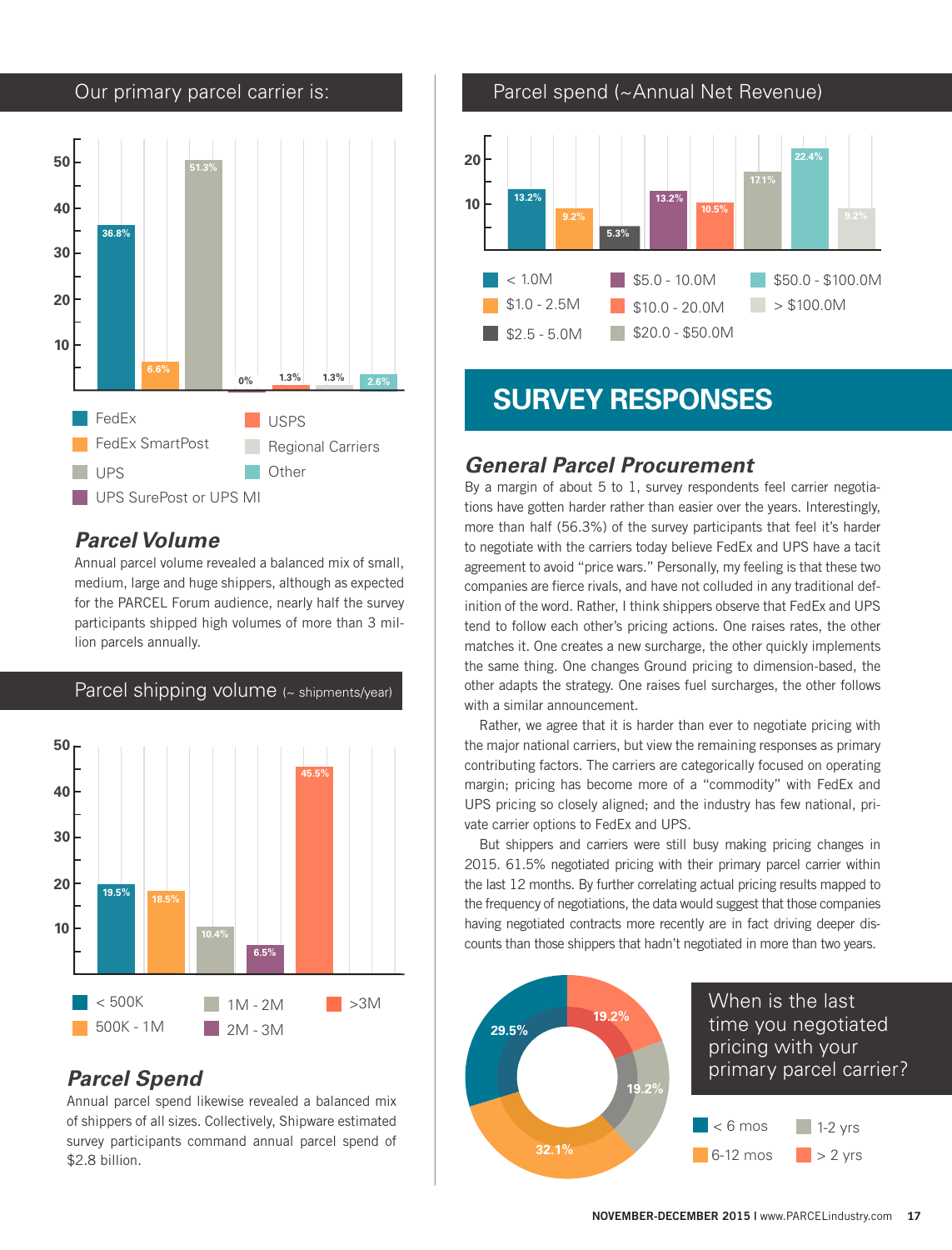Shipware advocates that shippers should create an expectation with carrier reps of ongoing cost reduction. Notable reasons to bring the carriers back to the negotiation table include changes in shipping profile: volume fluctuation, changes in shipping product utilization, zonal distribution shifts, weight/DIM changes, etc. Moreover, changes in FedEx Earned Discounts thresholds and UPS Portfolio Tier changes, up or down, are legitimate reasons to make contract changes.

However, the most effective rationale for initiating pricing improvements with FedEx and UPS are changes in the market place. The rise of the USPS as a legitimate third option — especially when comparing Priority Mail to Ground — regional parcel carrier options, package consolidators and parcel select players, service guide and pricing changes initiated by FedEx and UPS, etc.

We followed up by asking what changes were made during the most recent negotiations. Roughly one-third of respondents (31.5%) made adjustments to their contract to address General Rate Increases. 19.2% made changes to the Ground Minimum Charge.



It is important to note that what's meaningful for one shipper may not be meaningful for another. It is important to conduct a comprehensive analysis to understand which pricing contract changes will have the most material impact.

When asked to rank the top three ways shippers would change their UPS and FedEx pricing agreements, minimizing surcharges was the highest weighted response (85.1%), amazingly higher than getting deeper discounts (63.5%). Shippers would also like to have more favorable minimum charges (48.6%) and DIM factors/thresholds (45.9%).

#### If could change UPS or FedEx Pricing Agreement, how would you? (Rank top 3)



While historically only a UPS discounting vehicle, FedEx has also started to offer rebates called FedEx Earned Discount Override Program. Shippers that have rebates get monthly, quarterly or annual rebate checks for meeting negotiated revenue thresholds. Rebates are quickly becoming a popular carrier incentive. Forty percent of survey participants now get rebate checks from either UPS or FedEx.

There are pros and cons of rebates. In general, Shipware does not advocate rebates. Rebates are one of many forms of carrier retention tools designed to keep shippers locked into using their services only. Plus, the carrier hangs onto your money for the period (in some cases, one full year). Not good for those companies that need working capital. Rather, we'd like to see the carrier give those discounts to shippers upfront, rather than "earn back" dollars through rebating.

Unfortunately for shippers, one-side contract language including Early Termination Agreements (ETAs) —essentially, financial penalties for terminating parcel contracts prior to its renewal date — are becoming more common with nearly one-third (31.4%) of shippers reporting their contracts include ETAs.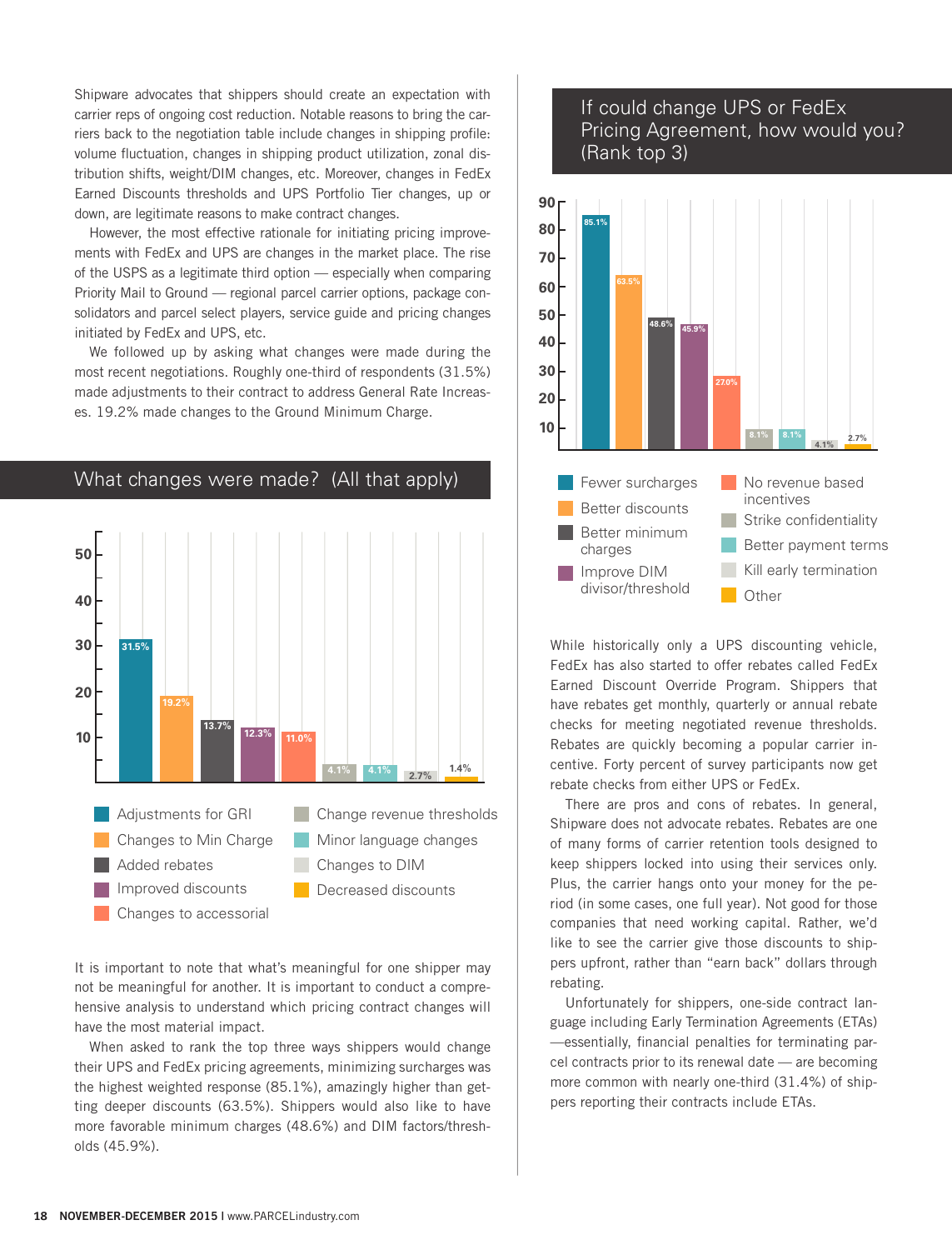#### Our contract includes "early termination" penalties



However, the ETAs may be more bark than bite. Only one survey participant had ever been invoiced by a carrier for "early termination".

# To your knowledge, has either carrier ever invoiced you for Early Termination?



# *Pricing Benchmarks*

The next series of charts describe incentives on frequently used FedEx and UPS products as well as common special handling ("accessorial") charges. Please keep in mind that many factors go into the pricing decisions. Just because a shipper receives X% discount does not automatically qualify other shippers for the same discount. The value of the following charts is provide shipper's with an idea of what other shippers have achieved in their carrier negotiations, a view into what's possible in today's marketplace.

#### Our discounts for UPS Next Day Air/FedEx Priority Overnight services with all Earned Discounts and Portfolio incentives ("all in") are:



# Our discounts for UPS NDA Saver/FedEx Standard Overnight services ("all in"):



#### Our discounts for UPS 3 Day Air and/or FedEx Express Saver services ("all in"):

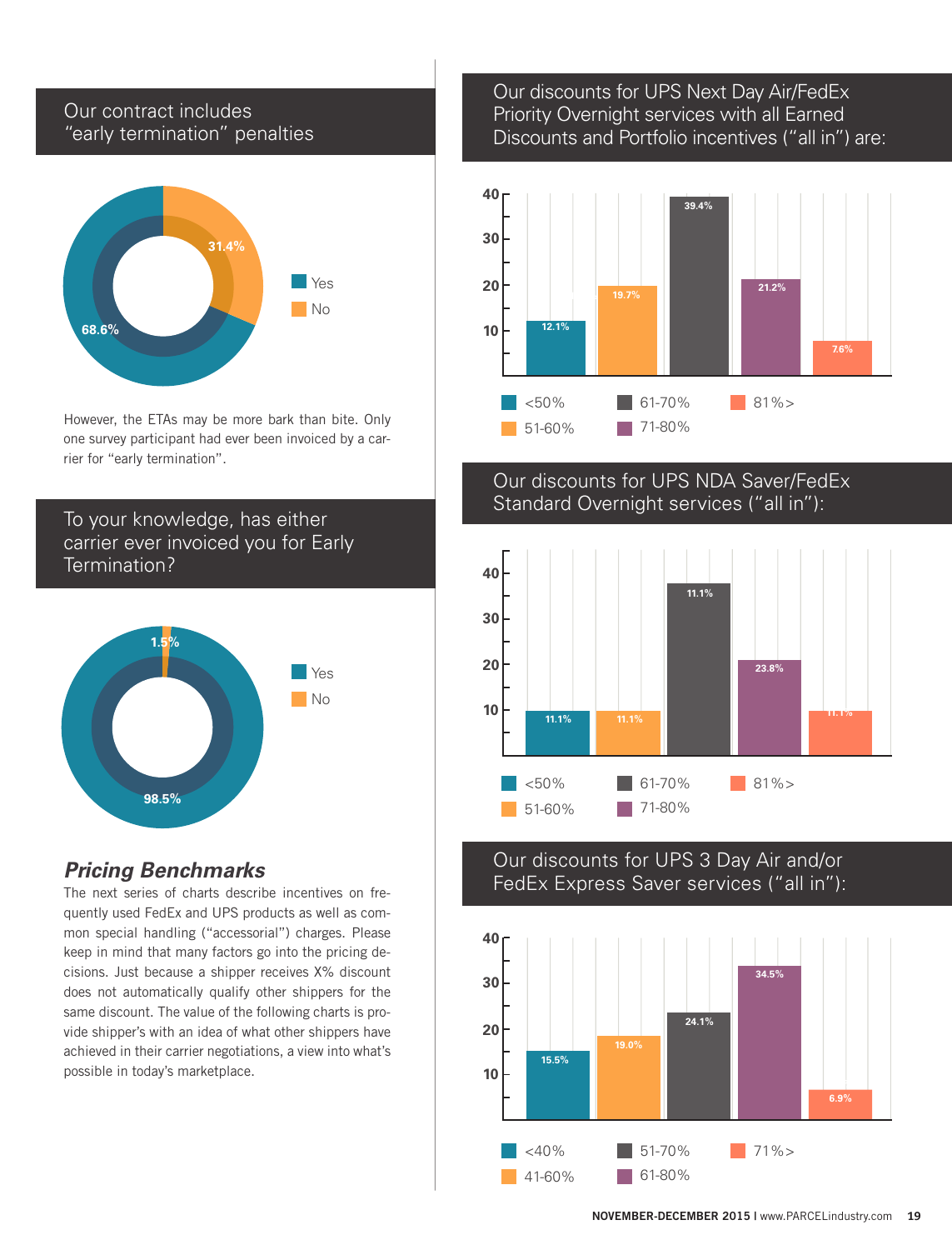# Our discounts for UPS Worldwide & FedEx International Priority/Economy Export services ("all in"):



Our discounts for UPS Worldwide & FedEx International Priority/Economy Import services ("all in"):







#### Our discounts for Ground Commercial services 11-30 Lbs. ("all in"):



# Our discounts for Ground Residential services 1-10 Lbs. ("all in"):



#### Our discounts for Ground Residential services 11-30 Lbs. ("all in"):

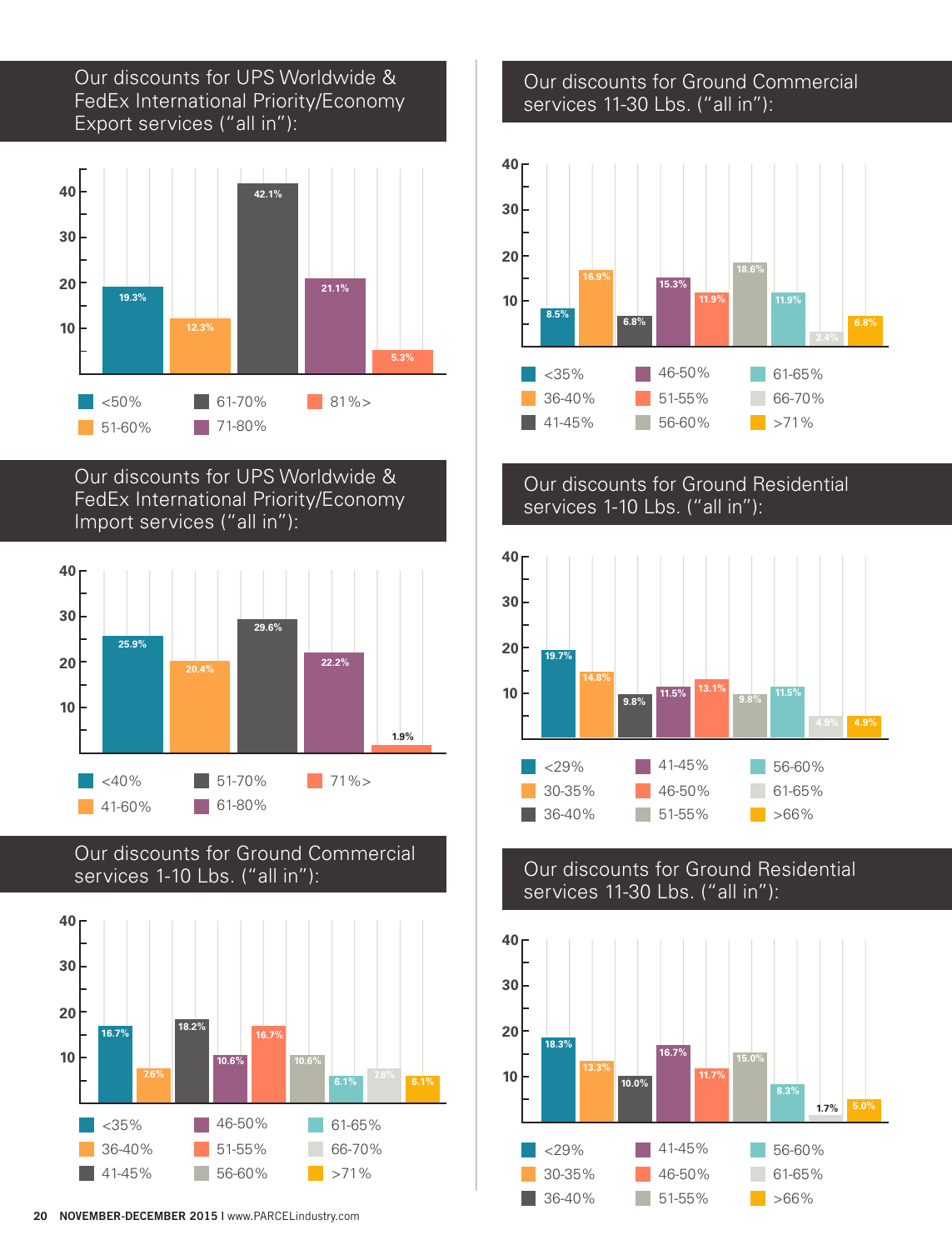Our average discounts for Parcel Select 1-3 Lbs:



DAS Incentive (Air/Ground):





Extended DAS Incentive (Air/Ground):

Residential Surcharge Incentive:



Fuel Surcharge Incentive (Air):



Fuel Surcharge Incentive (Ground):



spend, more than one quarter (26.4%) continue to receive the standard/published General Rate Increase (GRI). For those shippers that negotiated a "cap" to the GRI, 62.5% are capped between 3-4%. Only 3.2% of shippers have a GRI cap of 2.5% or less.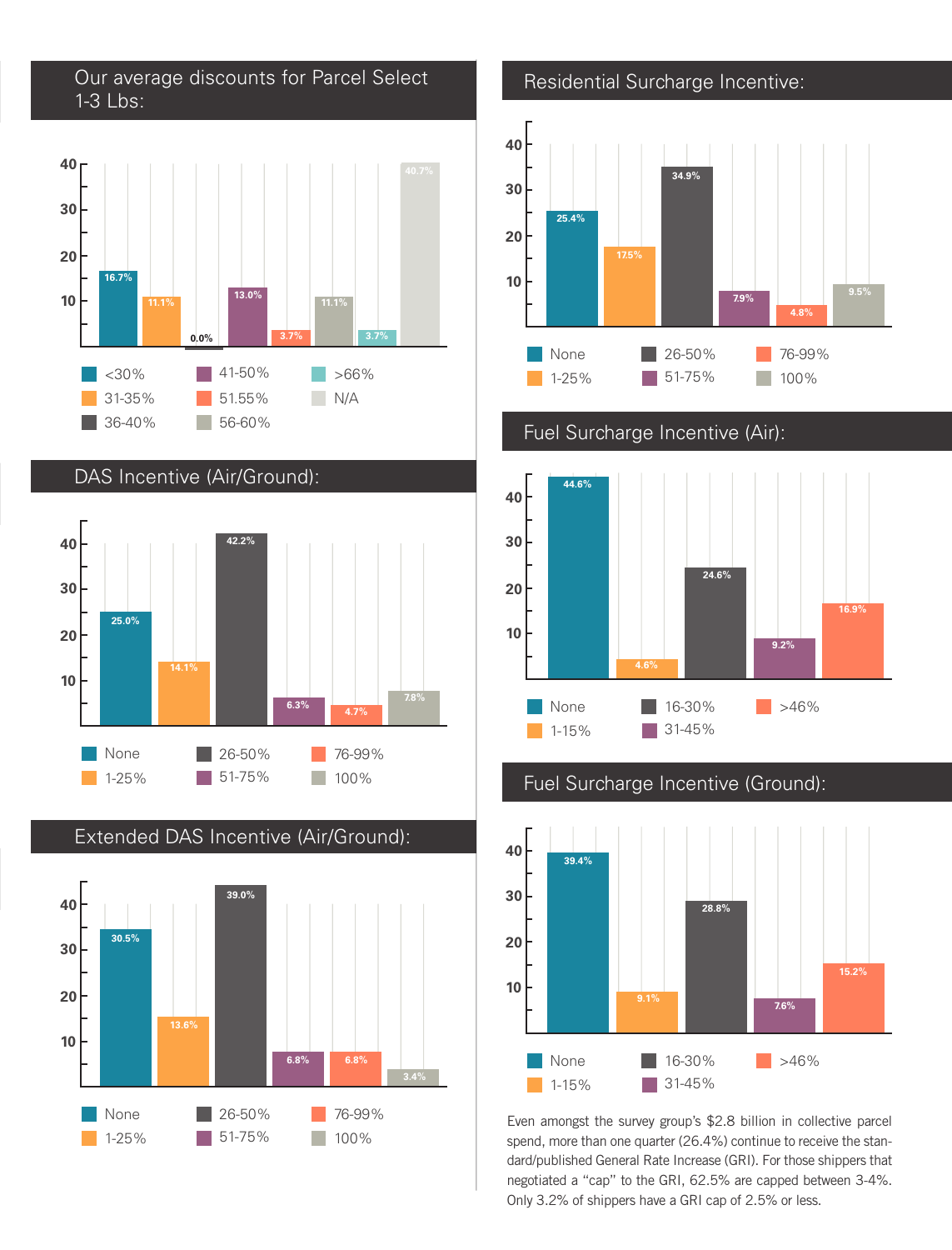

# *DIM Divisors and Minimum Charges*

When asked how the 2015 Ground dimension-based pricing changes impacted shippers, the majority (41.1%) felt the increase was limited to 1-5% on those packages impacted. 15.1% of shippers experienced no increase, and surprisingly 16.4% of survey participants did not know or hadn't yet measured its impact. Shipware believes shippers may be significantly underestimating DIM pricing changes, as our research shows an average increase of 17% on those packages impacted.



The next series of charts provides benchmarking data for DIM divisors and thresholds as well as minimum charges. Not surprisingly, the majority of Ground shippers (31.1%) have the standard DIM divisor of 166. Only 1.4% of survey participants enjoy a DIM divisor greater than 300.

 $\Box$  6-10%

>21%

What's your current Ground DIM divisor?



Moreover, the majority of Ground shippers (55.6%) do not have a custom DIM threshold (standard). However, the results appear to be "the haves and have nots:" 27.8% have maintained the Ground DIM threshold of 5184 or better.



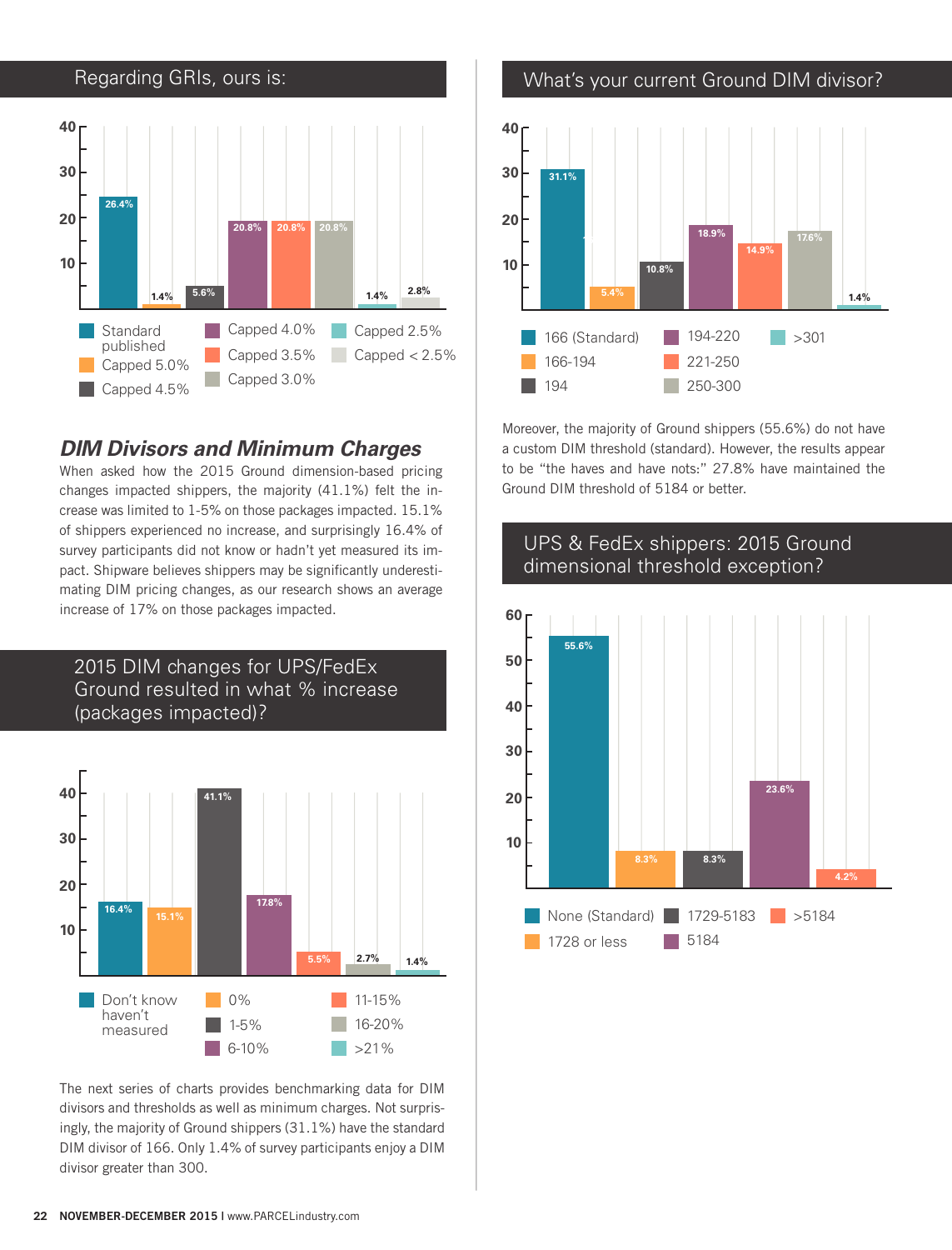

# UPS & FedEx shippers: 2015 Air dimensional threshold exception?



#### What's your current International Export DIM divisor?



Specific to the 2015 Ground DIM increases, shippers have attempted multiple strategies to mitigate the impact of the increase. The most common strategies included contract negotiations (72.3%), changing box configurations (61.5%), or shifting from corrugated packaging to polybags (35.4%).

# What have you done to mitigate 2015 DIM changes? (All that apply)

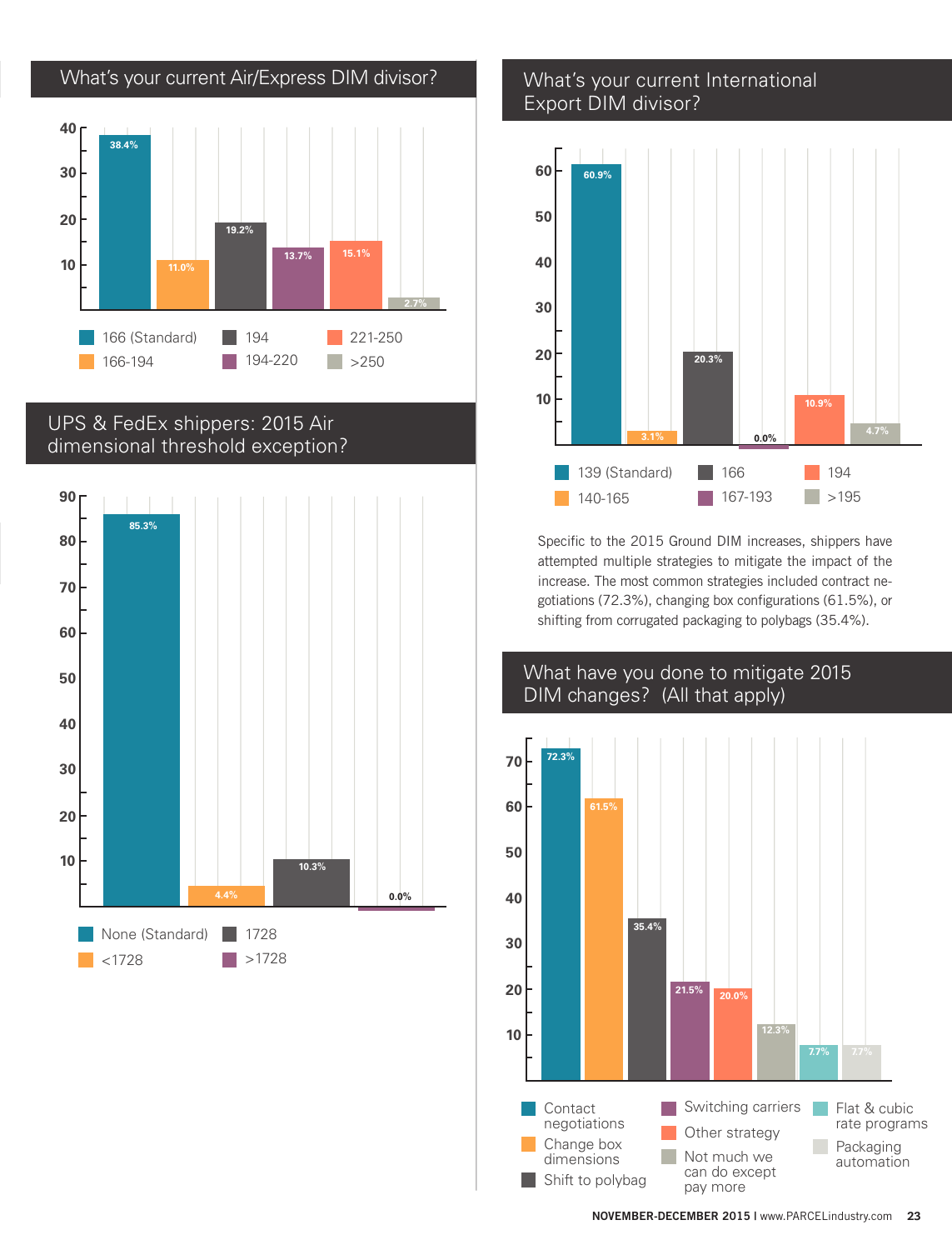Minimum charges continue to be an effective revenue management strategy for the parcel carriers, as charge minimums whittle away at negotiated discounts. While the majority of survey participants were able to negotiate some discount to the minimum charge, the single largest pool of responses were those shippers that have no minimum charge relief (27.1%).

# Ground Minimum charge for 2015 is \$6.61. My Ground minimum charge is closest to:



#### My Parcel Select Minimum Charge is closest to:



# *Mode/Carrier Optimization*

On the issue of single sourcing (defined as giving 80%+ volume to a single carrier) versus multi-sourcing, the survey group was nearly evenly split, with the slight majority electing to single source.

# Single or multisource? (>80% of volume)



Even amongst the select group of high volume PARCEL Forum shippers, relatively few (28.7%) use regional parcel carriers like Eastern Connection, OnTrac, Spee-Dee, LSO, etc.

#### What % of overall parcel goes to regional carriers (like Eastern Connection, LSO, OnTrac, Spee-Dee, US Cargo, etc.)?



Over the past 12 months, shippers predominantly chose to renegotiate their carrier pricing agreements (83.8%) as the principal strategy to keep shipping costs in check. Only 39.2% of respondents increased their use of the USPS and/or regional carriers.